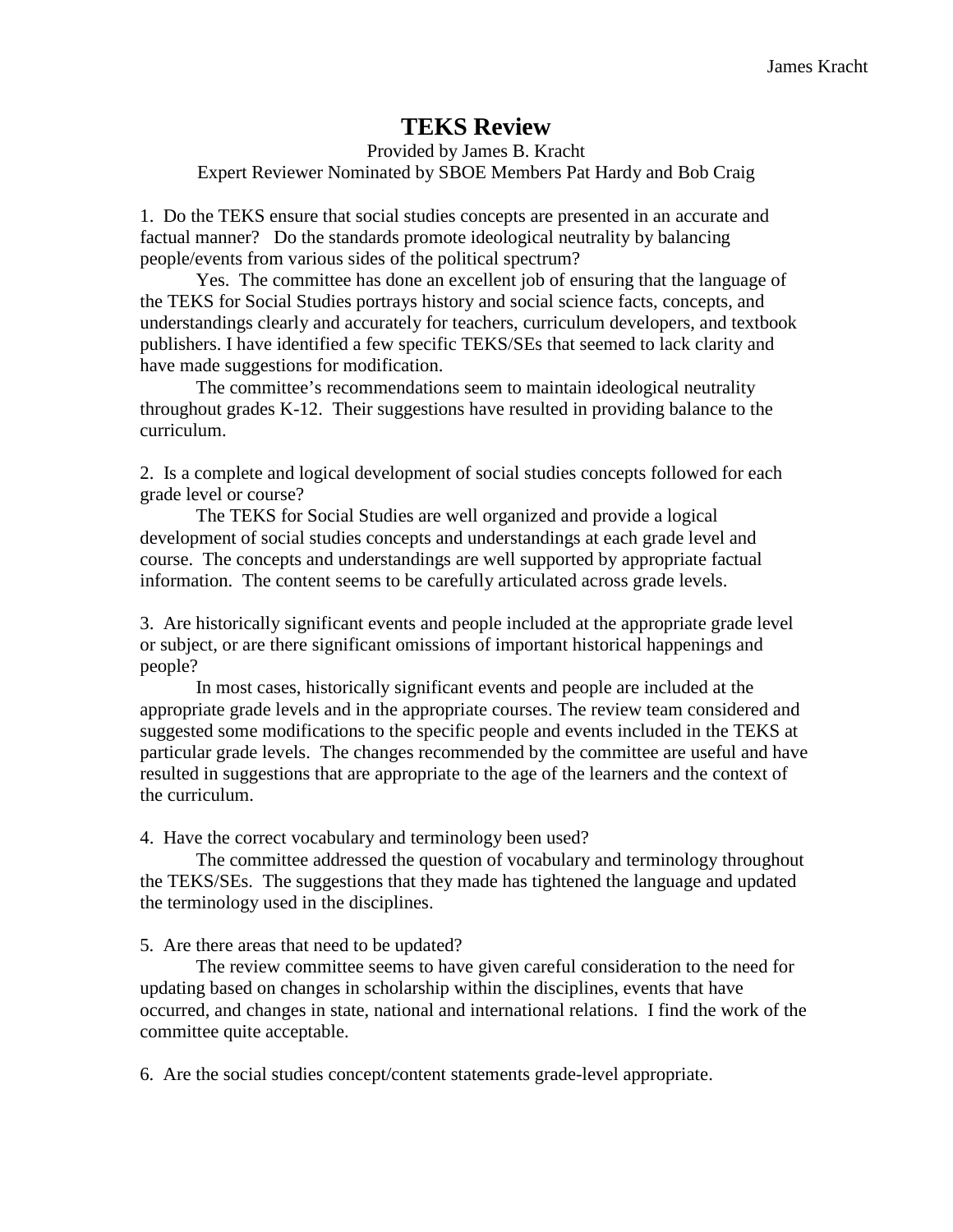Grade level appropriateness is very difficult to determine as some educational research supports the idea that even very complex concepts can be taught to young children if enough time, suitable materials, and appropriate instruction are allocated to the task. If grade level appropriateness is taken to mean that there is significant continuity between the TEKS for Social Studies and social studies standards in the majority of other U.S. states, then the content of the TEKS for Social Studies can be considered to be grade-age appropriate. I would rate the success of the committee's work on grade-level appropriateness as mixed and have made some specific suggestions regarding their work.

7. Are the Student Expectations (SEs) clear and specific? Do they focus on academic content?

Student Expectations varied in their clarity and specificity prior to the work of the committee and they still vary. On the whole the review committee has done an exceptional job of revising the existing TEKS/SEs with clarity of communication in mind. In the few cases where I have disagreed with the committee, I have made specific comments.

8. Are the "social studies skills" statements at the end of each grade level/subject handled properly, or is there a better means to address these skills within the standards?

The committee seems to have concentrated on tightening the language and reducing the number of skills TEKS/SEs. In doing this they have not seemed to have lost the focus on these important elements of the social studies curriculum.

9. Do the standards promote an appreciation for the basic values of our state and national heritage? Are the significant aspects of our state and national heritage included at the appropriate grade levels?

The TEKS for Social Studies have a clear and convincing focus on the basic values and heritage of our state and nation at each of the grade levels. This focus first is found in the introductory statement for each grade level and course. Following the introduction, statements regarding our state's basic values and our national heritage can be found throughout the standards and the student expectations. While the citizenship and culture strands of the TEKS contain the majority of standards and student expectations related to state and national values and heritage, similar supportive standards and student expectations can be found within the history, government, and economic strands.

10. Do the standards promote citizenship, patriotism, and an understanding of the benefits of the free enterprise system?

The TEKS for Social Studies are replete with standards and student expectations related to citizenship, patriotism, and the benefits of the free enterprise (capitalism, free market) system. TEKS and SEs provide a consistent emphasis on citizenship and patriotism.

11. Do you have any other suggestions for ways in which the social studies TEKS can be improved?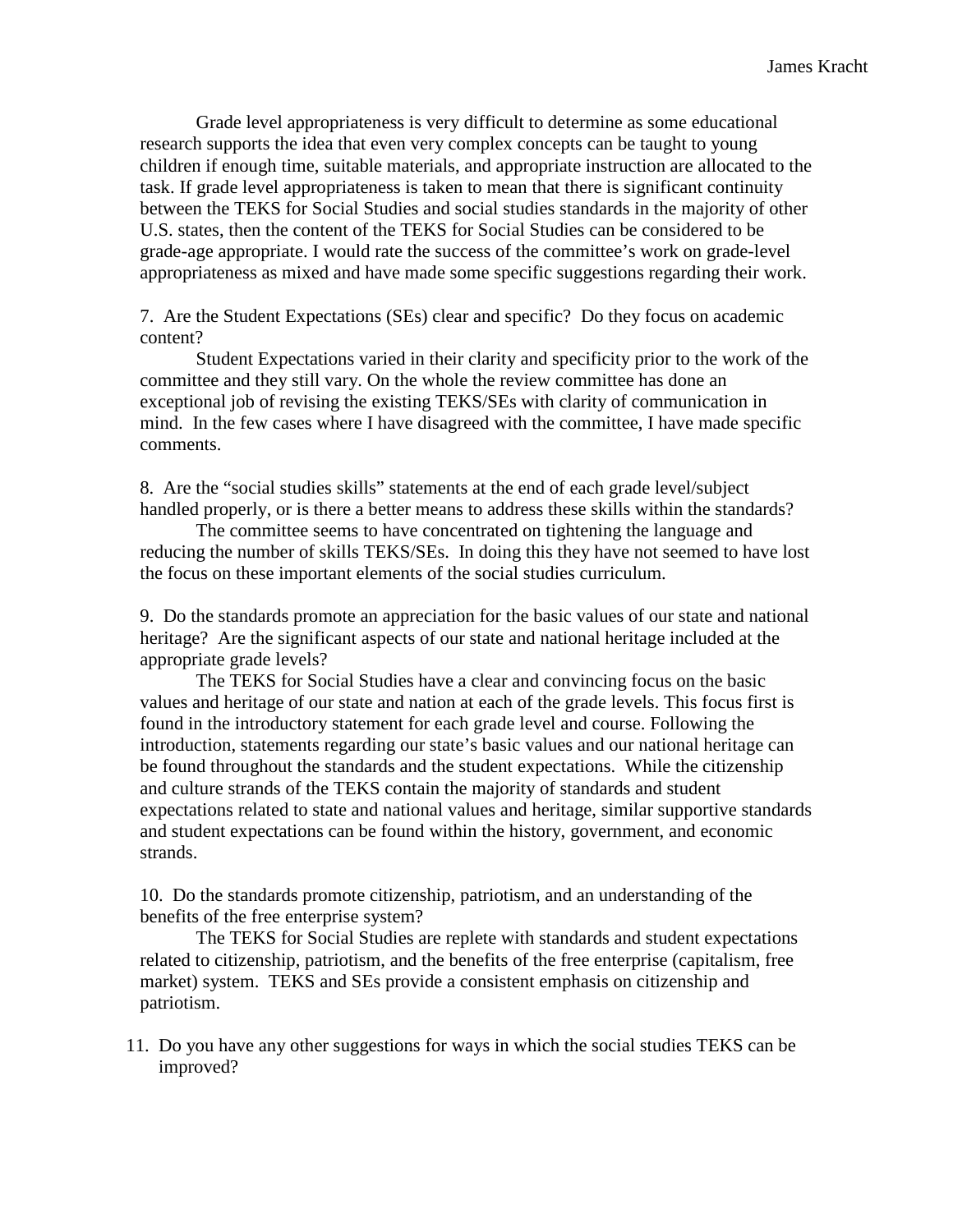The TEKS for Social Studies need a very careful and detailed examination by the review team to insure that they are accurate, up to date in terms of content and terminology, and well articulated across grade levels. Consideration should also be given to whether each standard and student expectation is clear and appropriate. Detailed recommendations for modification should be made by the review committee

When the TEKS for Social Studies were developed, there was the expectation that local districts would develop local curriculum documents based on the TEKS. It was expected that these local documents would contain suggestions for detailed lesson plans and a rich variety of resources to support the TEKS. In a few cases, this expectation was realized. In many cases, however, teachers were presented only with the TEKS. Local curriculum and resources were not developed. It is my suggestion that the SBOE consider establishing a series of grants to enable knowledgeable teams to research, assemble, and provide state-wide training around resources that would assist teachers in teaching and students in more fully attaining the TEKS for Social Studies. These resources might include curriculum units, lesson plans, child and adolescent literature, videos, primary source materials, etc.

12. Is the subject area aligned horizontally and vertically?

Yes. The TEKS for Social Studies are an excellent model of both horizontal and vertical alignment. As one of the early sets of state social studies standards developed, the TEKS for Social Studies became a national model for horizontal and vertical alignment. Although the committee has reduced the explicit reference to social studies SEs that overlap language arts, math, science the opportunity remains for sharing and reinforcing common knowledge and skills between and among the discipline areas.

The TEKS for Social Studies also are characterized by a strong vertical alignment of the standards and student expectations. There are many examples of well-articulated concepts and skills across the K-12 social studies standards.

#### **Specific Suggestions on the TEKS/SEs Recommended by the Committee**

#### **113.2. Social Studies, Kindergarten**

(5)(B) I disagree with the committee's modification. The committee has removed the identification of human characteristics of place. Places have both physical and human characteristics. It is important for children to be able to identify both.

Secondly, the committee has introduced a new statement "physical environment of a place affects the people who live there". This statement hearkens back to the "environmental determinism" which distorted and hampered geographic thinking for much of the early  $20<sup>th</sup>$  century. The physical environment impacts humans, but humans also impact the physical environment. The modification provides children with only part of the relationship between humans and the physical environment and denies the interaction between humans and the physical environment. The statement, as modified by the committee, would engender strong disagreement from professional geographers.

(6)(B) I disagree with the new statement inserted by the committee. Economists take the stand that it is difficult if not impossible to differentiate wants and needs. Economists do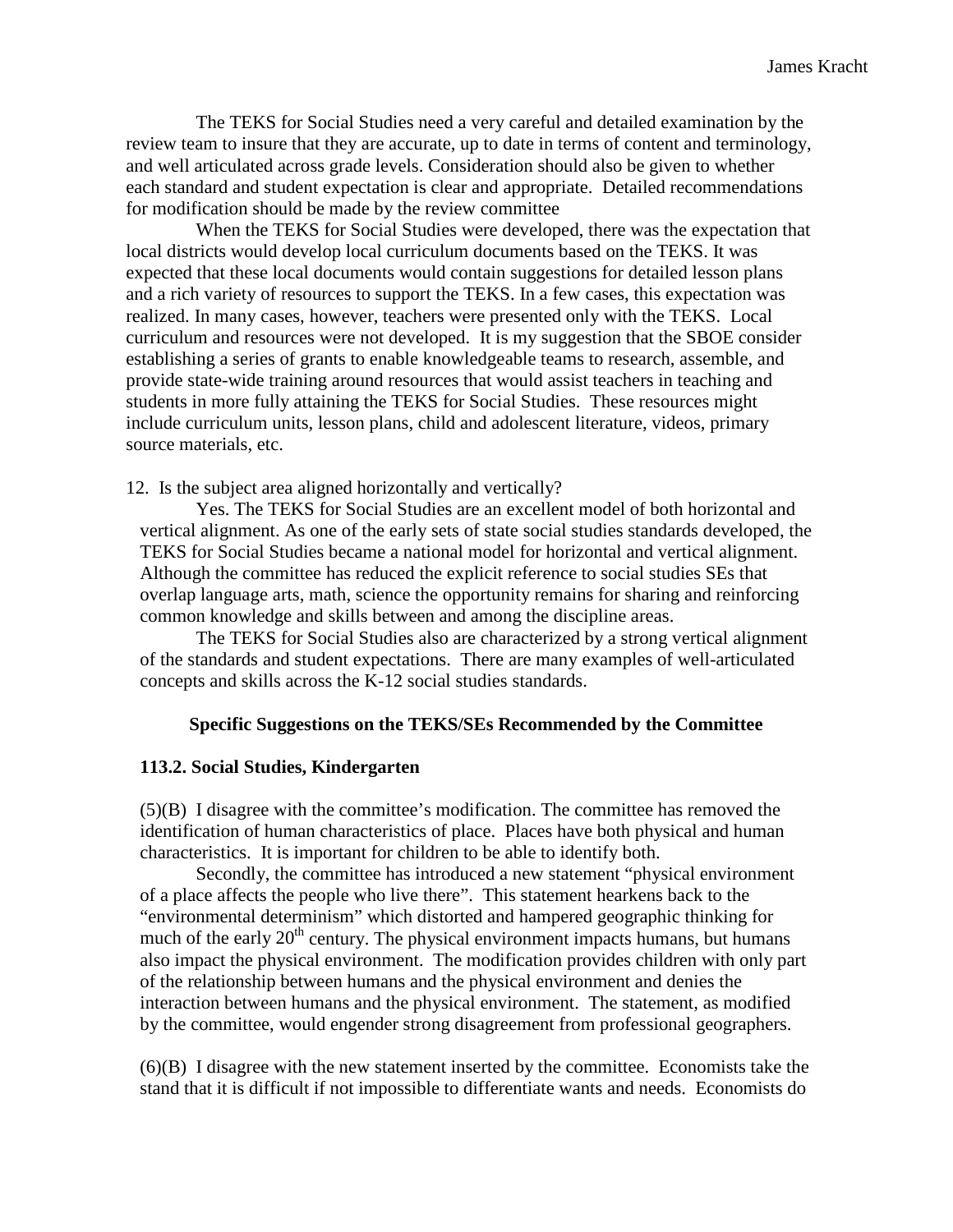not waste time trying to differentiate the two and most commonly use the phrase "wants **and** needs". A false distinction, not supported by the discipline of economics, is introduced here.

 $(11)(A)$  In my opinion, the committee took a fairly clear statement and converted it into a statement that is somewhat complex and confusing.

(14)(B) In my professional judgment, the word "maps" should be retained. The committee states that "maps" is redundant based on 4.C. In truth, they are used in 14.B as a tool for critical thinking. The cognitive objective of 14.B is different than 4.C and "maps" should be retained.

(15)(B) In my professional judgment, the word "maps" should be retained. The committee states that "maps" is redundant based on 4.C. In truth, they are used in 14.B as a tool for social studies skills. The cognitive objective of 14.B is different than 4.C and "maps" should be retained.

## **113.3. Social Studies, Grade 1**

(1)(A) In common usage the spelling of "Veterans Day" does not include an apostrophe.

(6)(C) The committee has deleted "human characteristics of places", a very important aspect of the way in which professional geographers describe, analyze, and interpret landscapes. The committee also has introduced a new statement "how the physical environment of a place affects…". This statement hearkens back to the "environmental determinism" which distorted and hampered geographic thinking for much of the early  $20<sup>th</sup>$  century. The physical environment impacts humans, but humans also impact the physical environment. The committee's modification provides children with only part of the relationship between humans and the physical environment and denies interaction between humans and the physical environment. The statement, as modified by the committee, would give rise to strong disagreement from professional geographers.

(18)(B) I recommend that the committee retain "pictures, maps, timelines, graphs" because they provide very clear examples and guide teachers in the types of materials expected.

#### **113.4. Social Studies, Grade 2**

(b)(1) In common usage the spelling of "Veterans Day" does not include an apostrophe.

(3)(B) The committee recommends removing "compare". Children as young as 3 engage in "comparing and contrasting". There is no reason to remove the cognitive skill of "comparing" from this statement. The SE as revised by the committee seems to lack clarity.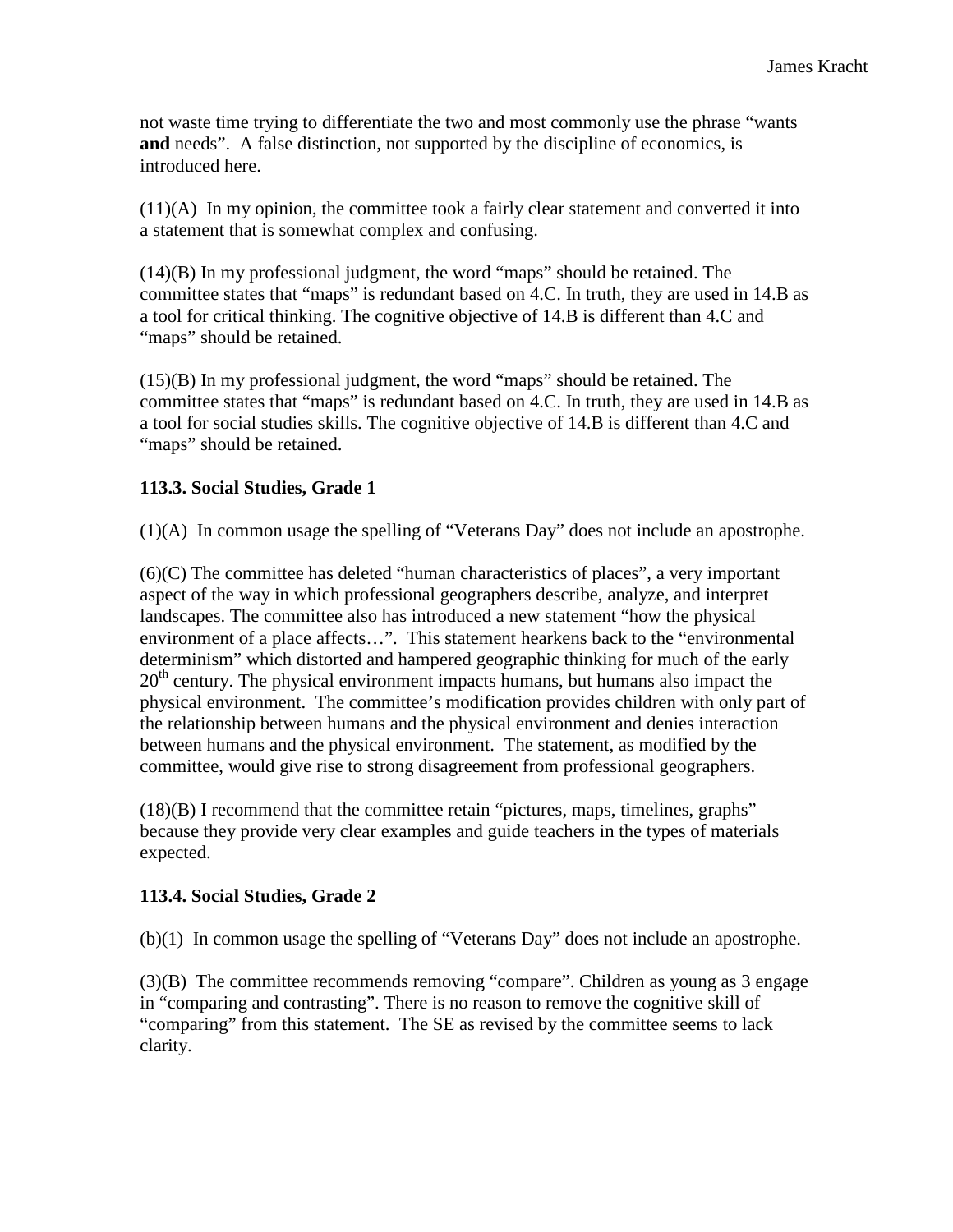(6)(C) The committee removes "comparing", stating that children do not have this skill. Children as young as 3 engage in "comparing and contrasting". There is no reason to remove the cognitive skill of "comparing" from this statement. The committee, in fact, suggests an new SE (16)(B) that includes "comparing".

 $(7)(A)$  Since "natural hazards" are incorporated into the new  $(7)(B)$ , the phrase should be removed from (7)(A).

(11)(A) The elimination of "identify functions of government" seems to make the assumption that the only functions of government include establishing order, providing security, and managing conflict. In fact, government has many important functions that were included in the original statement, such as building roads, issuing money, etc. The revision eliminates the functions of government which most second grade students experience and are able to understand. I recommend returning to the original wording.

(18)(B) Maps are a rich and essential source of social studies information about both historical and contemporary settings. I recommend the retention of "maps" to provide clear and unambiguous guidance for teachers as to the types of resources that might be used in developing social studies skills.

## **113.5. Social Studies, Grade 3**

(7) "Free enterprise" is a term that is seldom used by economists. A better choice would be "capitalist economic system".

(7)(C) I would suggest that this SE be retained. It is very important and can be easily understood by  $3^{rd}$  grade students, e.g., we produce no shoes in our community. Because we produce no shoes, we depend on communities that do produce shoes. Those communities depend on our community and other communities to supply their needs.

(11)(D) I would suggest retaining "serving the community". Identifying and explaining the importance of serving the community is an important part of citizenship.

 $(11)(E)$  My recommendation is to delete new SE added by the committee. It is ambiguous and is not observable or measurable.

(17)(F) I recommend the retention of this SE. The integration and application of mathematics skills in subjects other than mathematics is very important to the retention and mastery of these skills. In addition the interpretation of maps, graphs, charts, tables, and timelines frequently requires the use of mathematical skills.

#### **113.6. Social Studies, Grade 4**

(2)(B) I recommend the retention of Christopher Columbus. Columbus is not included in Grade 5 nor is he included in earlier SE. Columbus's contact with the Western Hemisphere led to the eventual European exploration and settlement of Texas.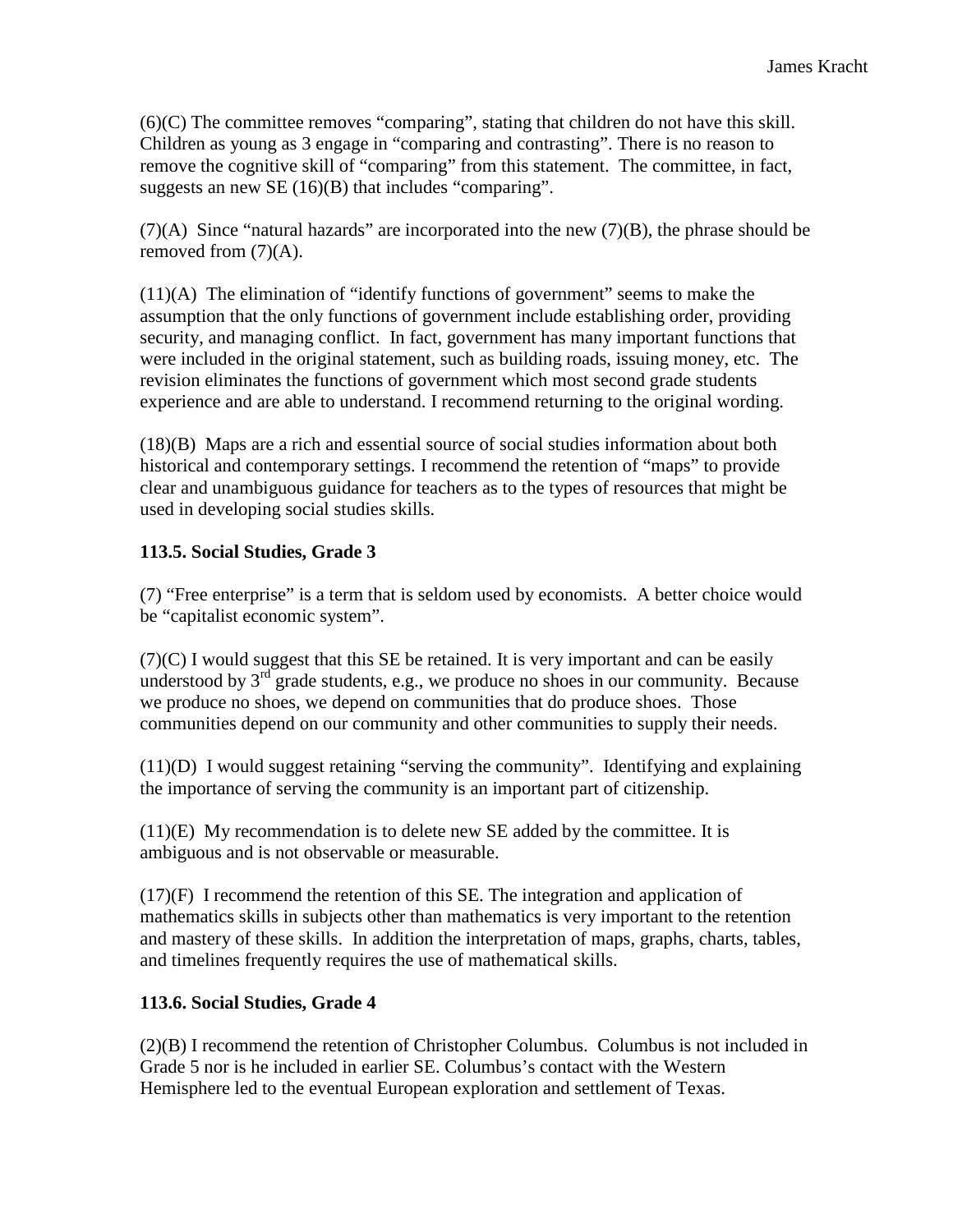(4)(E) I would suggest the addition of "expansion of Anglo settlements" as one of the major elements that placed severe pressure on Native-American life.

(7)(B) As modified by the committee, the SE becomes more restrictive. Prior to modification, the SE included geographic regions based on landforms, climate, and vegetation. The modified SE seems to restrict the geographic regions considered to physiographic regions. The modified SE also implies that the only geographic regions of Texas are those mentioned. I would recommend returning to the original wording.

(9)(B) The addition of "such as shelter, roads, bridges, and dams." focuses the SE more narrowly on the built environment and may lead teachers and textbook companies to neglect other adaptations and modifications such as removal of timber, agricultural land use, ranching land use, etc. I would suggest returning to the original wording.

 $(12)$ ,  $(12)(A)$ ,  $(12)(B)$ ,  $(12)(C)$  I support the parenthetical clarification of "free enterprise" as recommended by the committee. The inclusion of "capitalism, free market" clarifies the seldom used term "free enterprise".

(13)(B) The addition of "…such as climate and natural resources" narrows the original TEK to just two geographic factors. I would recommend retaining the original wording or adding "location, transportation" to the modified SE recommended by the committee.

(13)(D) Please consider retaining the SE that the committee recommended for deletion on the basis of it being to advanced. I taught  $4<sup>th</sup>$  grade and have designed instruction for  $4<sup>th</sup>$ grade. The concepts of mass production, specialization, and division of labor are certainly within the cognitive ability range for  $4<sup>th</sup>$  grade students.

 $(16)(C)$  The recommended new SE is ambiguous and as a result could be inclusive of a wide range of content that could involve a year's course of study. While the topics suggested in the proposed SE are more appropriate to the content of grade 5, grade 8, and U.S. government, the committee should find it possible to define specific aspects of the content related to the study of Texas. I would urge the committee to clearly define content that is in keeping with the Celebrate Freedom Week law as it applies to the study of Texas. All three national documents mentioned in the suggested SE have had and continue to have an enormous impact on Texas.

(17(C) I would recommend restating as follows "describe the origins and significance of statewide celebrations such as Texas Independence Day, Cinco de Mayo, and Juneteenth." Even though Cinco de Mayo is not an official state holiday, it is celebrated statewide and even nationally. Cinco de Mayo could then be removed from  $(20)(B)$ .

(22)(E) I suggest retaining this SE, perhaps substituting "point of view" for "frame of reference". "Frame of reference" is a concept that builds upon the concept "point of view" which is introduced in the language arts curriculum. "Point of view" is not a complex concept for  $4<sup>th</sup>$  graders and it is rather important to include the concept at grade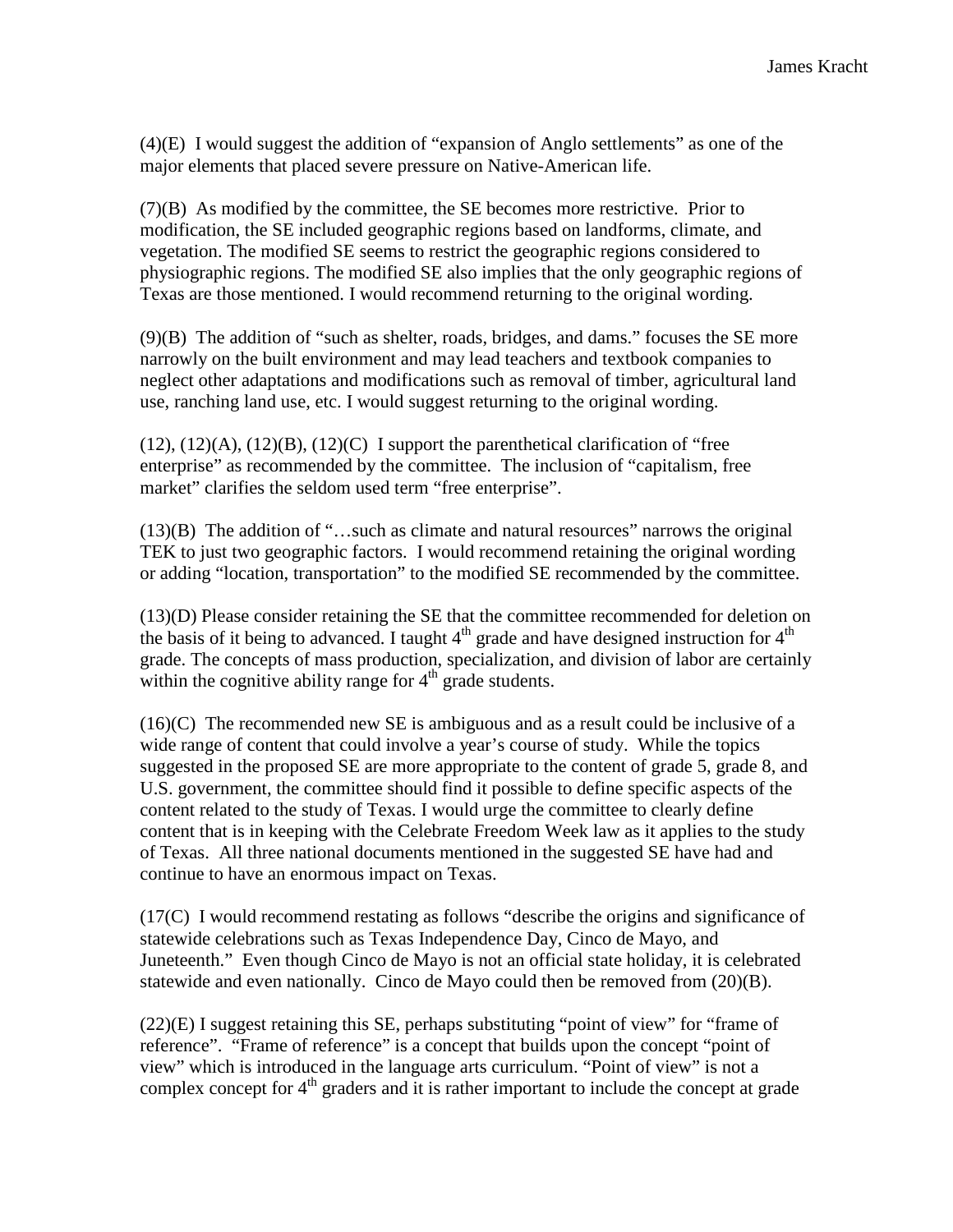4, since so much of the  $5<sup>th</sup>$  grade curriculum involves events that can be interpreted using the concepts of "point of view" and "frames of reference".

(22)(F) I recommend the retention of this SE because of the importance of developing, applying, and mastering mathematical skills. There does not seem to be redundancy with (22)(C). The integration and application of mathematics skills in subjects other than mathematics is very important to the retention and mastery of these skills.

#### **113.7. Social Studies, Grade 5**

(25)(E) I would recommend retaining the original (25)(D) "identify the elements of frame of reference that influenced the participants in an event;". "Frame of reference" is a concept that is very similar to "point of view" which is introduced in the language arts curriculum. This is not a complex concept for  $5<sup>th</sup>$  graders and it is rather important to include the concept at this grade level since so much of the  $5<sup>th</sup>$  grade curriculum involves events that can be viewed through several frames of reference.

 $(25)(F)$  I would suggest that the original  $(25)(F)$  be retained. I recommend the retention of this SE because of the importance of developing, applying, and mastering mathematical skills. The integration and application of mathematics skills in subjects other than mathematics is very important to the retention and mastery of these skills.

#### **113.22. Social Studies, Grade 6**

(b) The committee's recommendation does not assist the teacher or textbook providers in determining how the content of the Celebrate Freedom Week can or should be incorporated into the content of grade 6. The inclusion in (b) simply states the provisions of the law. It is the committee's responsibility to provide guidance that will help integrate the content in a responsible manner.

 $(4)(A)$ ,  $(4)(B)$ ,  $(4)(C)$ ,  $(4)(D)$  These SEs are repeated and there is a problem with format. Please format correctly and remove the repeated items.

(10)(B) I would suggest a restatement of the SE as follows: "compare and analyze levels of economic development of various societies using indicators such as individual purchasing power, life expectancy, gross domestic product (GDP), GDP per capita, and literacy." This SE offers the opportunity for students to engage in higher level thinking. Individual purchasing power is a measure that is very concrete and provides a clearer picture of the economic power of the individual in a society.

 $(15)(E)$  As written, the SE is ambiguous. There is no direction given to the teacher or the textbook provider as to the basis for analyzing similarities and differences. Given the context it seems that the cultural makeup of the societies would provide a basis, but this is not stated in the text. Perhaps the committee could consider analyzing the similarities and differences in a monocultural society, a mixed society with one culture dominant, and a multicultural society.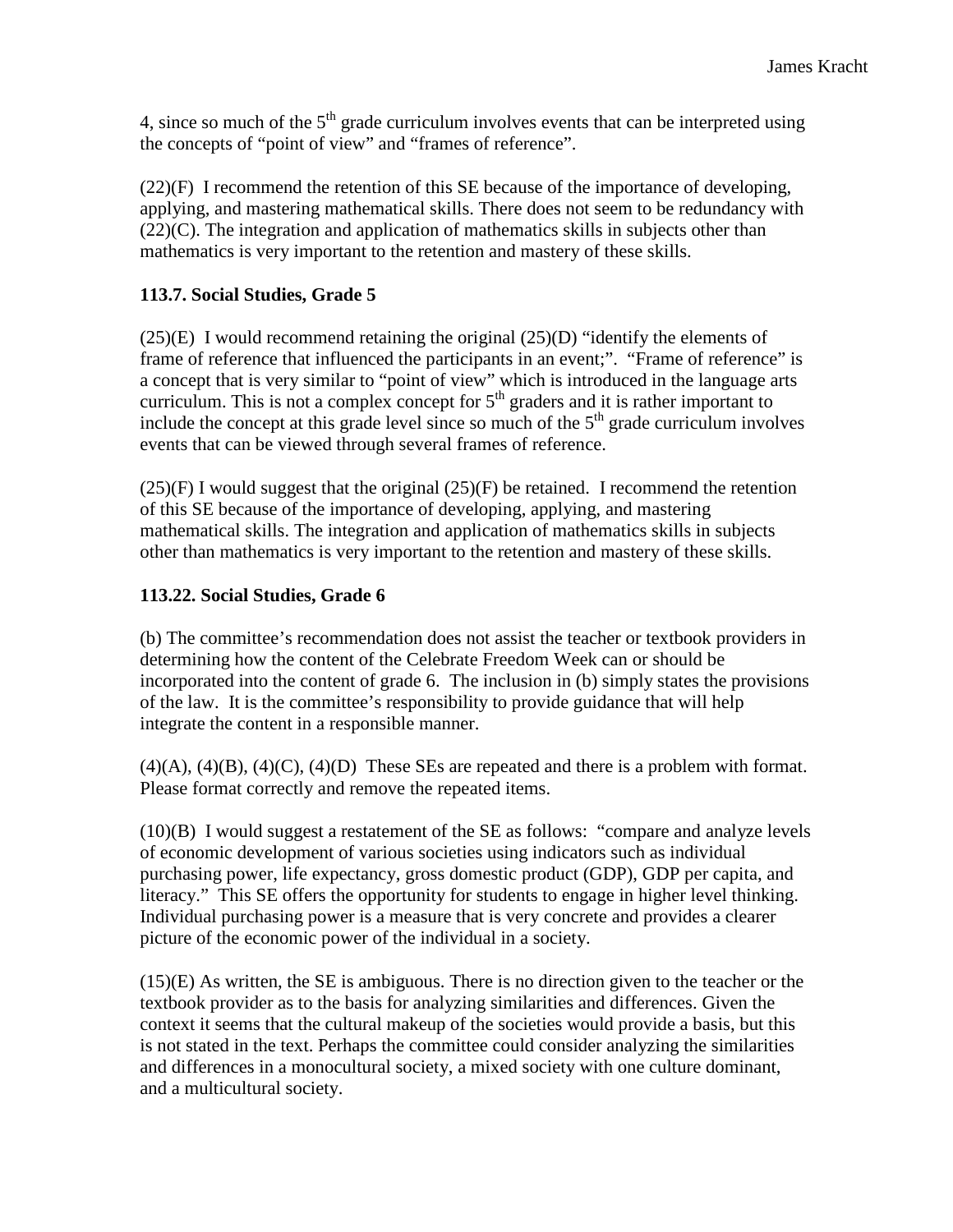#### **113.23. Social Studies, Grade 7**

(a)(5) The committee's recommendation does not assist the teacher or textbook providers in determining how the content of the Celebrate Freedom Week can or should be incorporated into the content of grade 6. The inclusion in (a)(5) simply states the provisions of the law. It is the committee's responsibility to provide guidance that will help integrate the content in a responsible manner.

 $(1)(A)$  I would recommend that the committee consider substituting the words "such as" for the word "including" in this particular SE. Not all Texas historians agree on the titles of or the time spans of "the major eras in Texas history". The use of the word including would require that these particular named eras become part of the required curriculum, leaving little room for varying interpretations of history. Locking these particular eras in place is antithetical to some of the principles of historiography and ignores the importance of the ongoing work of historians.

(1)(C) This SE has bothered me since its original adoption. It reads like something from a TV quiz show. I would recommend that we list the significant events without the dates or if the committee insists on listing the dates, then list the events with their dates. In any case, do not leave the dates listed without supporting material.

(7)(B) I would suggest that the wording be changed from "examine the impact of" to "describe and compare the impact of". The change recommended by the committee causes the SE to become somewhat ambiguous in terms of expected student behavior. "Describe and compare" provides a teacher with some guidance about the expected student behavior.

(7)(C) I would recommend the wording be changed from "examine" to "describe". The change recommended by the committee causes the SE to become somewhat ambiguous in terms of expected student behavior. "Describe and compare" provides a teacher with some guidance about the expected student behavior.

#### **113.24. Social Studies, Grade 8**

 $(1)(A)$  I would recommend that the committee consider substituting the words "such as" for the word "including" in this particular SE. Not all U.S. historians agree on the titles of or the time spans of "the major eras in U.S. history". The use of the word "including" would require that these particular named eras be specified as part of the curriculum, leaving little room for varying interpretations of history. Locking these particular eras in place is antithetical to some of the principles of historiography and ignores the importance of the ongoing work of historians.

(1)(C) This SE has bothered me since its original adoption. It reads like something from a TV quiz show. I would recommend that we list the significant events without the dates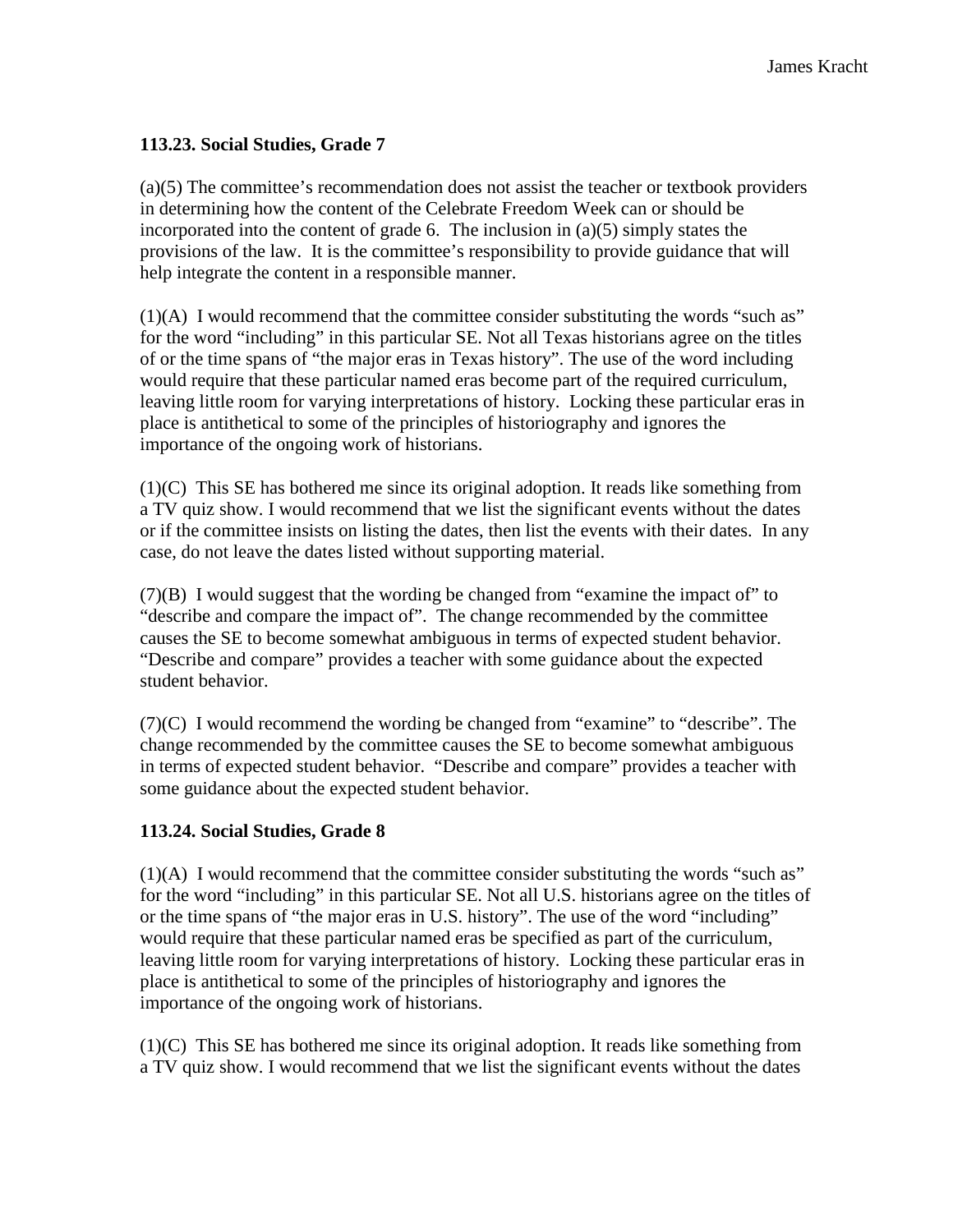or if the committee insists on listing the dates, then list the events with their dates. In any case, do not leave the dates listed without supporting material.

(4)(E) I would recommend restating the SE to read "analyze and evaluate the arguments for and against ratification". As stated by the committee the SE is without a verb and is repetitive.

(7)(D) I would suggest that the SE be restated as follows: "identify the provisions and compare the effects of congressional compromises prior to the Civil War, including the roles of John C. Calhoun, Henry Clay, and Daniel Webster." The SE as modified by the committee, is well intentioned, but the language is confusing.

## **113.32. U.S. History Studies Since Reconstruction**

(3) The committee's recommendation does not assist the teacher or textbook providers in determining how the content of the Celebrate Freedom Week can or should be incorporated into the content of U.S. History Studies Since Reconstruction. The inclusion in (b) simply states the provisions of the law. It is the committee's responsibility to provide guidance that will help integrate the content in a responsible manner.

(1)(D) This SE has bothered me since its original adoption. It reads like something from a TV quiz show. I would recommend that we list the significant events without the dates or if the committee insists on listing the dates, then list the events with their dates. In any case, do not leave the dates listed without supporting material.

(10)(B) I would suggest deleting this SE. If, however, the committee chooses to retain it, I would recommend that the wording be changed as follows: "identify significant conservative and liberal advocacy organizations and individuals and the role they play in shaping government policy." It is not necessary to provide examples.

(10(C) I recommend replacing the word "discuss…" with " identify examples and explain possible causes of…". As stated by the committee, the SE is not observable or measurable and gives teachers little guidance as to the student expectation.

(10)(D) I recommend replacing the word "discuss…" with "analyze the role of third party candidates and evaluate their impact on presidential elections." As stated by the committee, the SE is not observable or measurable and gives teachers little guidance as to the student expectation.

(17)(A) I would suggest replacing the word "discuss" with "analyze". As stated by the committee, the SE is not observable or measurable and gives teachers little guidance as to the student expectation.

 $(23)(A)$  Return the wording to the original, retaining the word "era". The committee version seems to use the word "genres" inappropriately.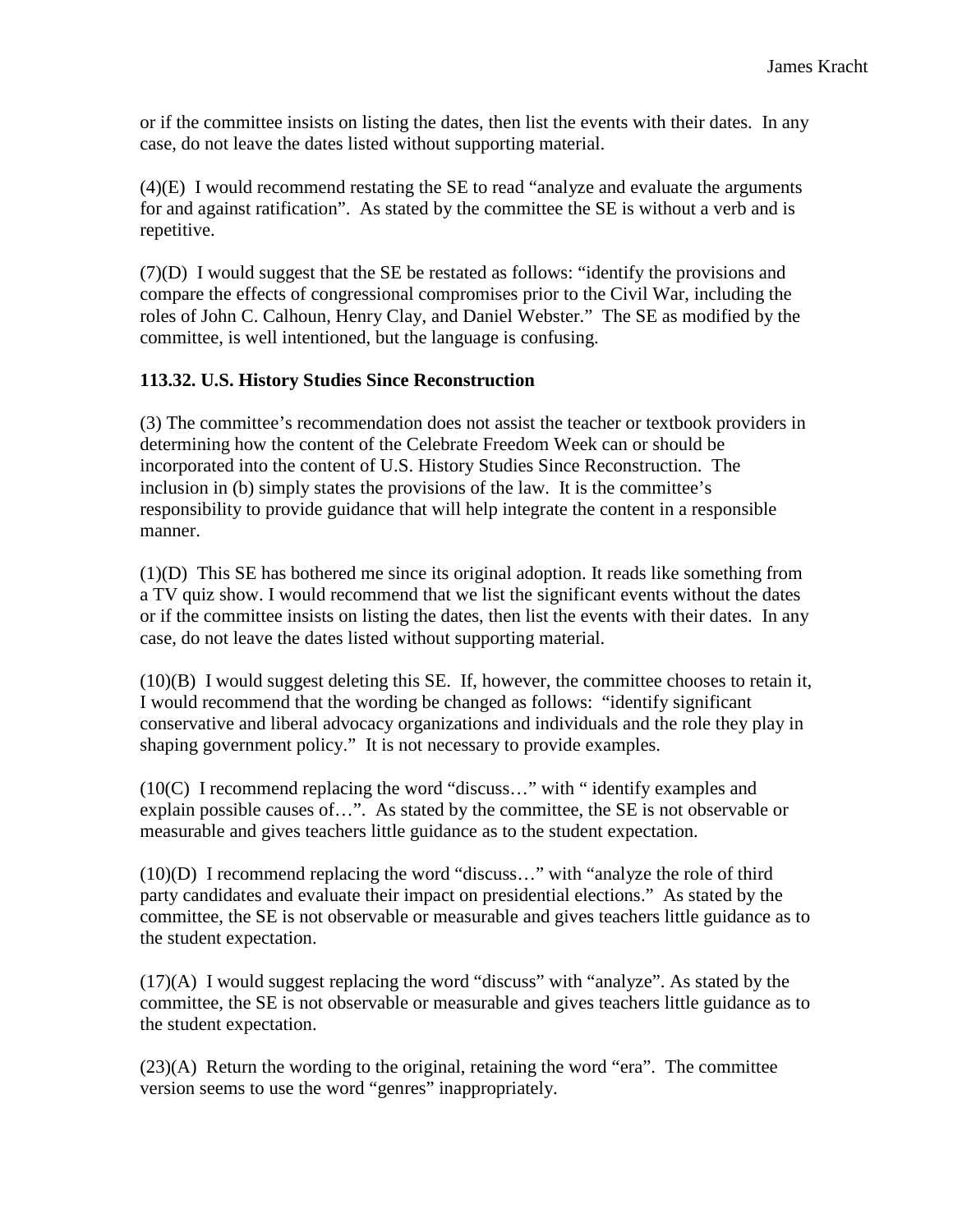(23)(B) I recommend adding the example of "Hip Hop" after the Chicano Mural Movement. I would also suggest that the word "including" be replaced with "such as". Teachers should be free to select other appropriate examples of cultural movements in art, music, and literature and to substitute them for some of the examples included in the SE.

(24)(B) Replace the work "discuss" with the words "describe and evaluate". As stated by the committee, the TEK is not observable or measurable and gives teachers little guidance as to the student expectation.

#### **113.33. World History Studies**

(c) The committee's recommendation does not assist the teacher or textbook providers in determining how the content of the Celebrate Freedom Week can or should be incorporated into the content of World History Studies. The inclusion in (c) simply states the provisions of the law. It is the committee's responsibility to provide guidance that will help integrate the content in a responsible manner.

(1)(A) The committee's recommendation is acceptable, however, I would suggest the following revision in wording, "describe the major political, economic, social, and cultural characteristics…"

(1)(H) This SE has bothered me since its original adoption. It reads like something from a TV quiz show. I would recommend that we list the significant events without the dates or if the committee insists on listing the dates, then list the events with their dates. In any case, do not leave the dates listed without supporting material.

 $(6)(A)$ ,  $(6)(B)$ ,  $(6)(C)$ ,  $(7)(A)$  The deletion of these TEKS/SEs results in greatly decreased attention Africa, Mesoamerica, South America, and Asia. This deletion will allow more time to be given to Western Civilization, but at the expense of the Eastern Hemisphere. The SBOE should give consideration to the tradeoffs implicit in the committee's recommendation to delete these specific TEKS/SEs.

 $(15)(B)$ ,  $(15)(C)$  I would strongly recommend retaining the SEs that the committee has deleted or in lieu of that, modifying the wording of the new (15)(B) to read, "analyze the influence of physical and human geographic factors…"

(16)(B) I would suggest retaining the SE that the committee has recommended deleting. B contains meaning that has not been incorporated into other SEs. This is a very important topic that deserves to be clearly stated for teachers.

 $(20)(A)$ ,  $(20)(B)$ ,  $(20)(C)$  The committee has recommended that these TEKS/SEs be deleted. I would suggest that architecture, literature, music, and drama are an important and universal voice of all cultures and therefore should be retained.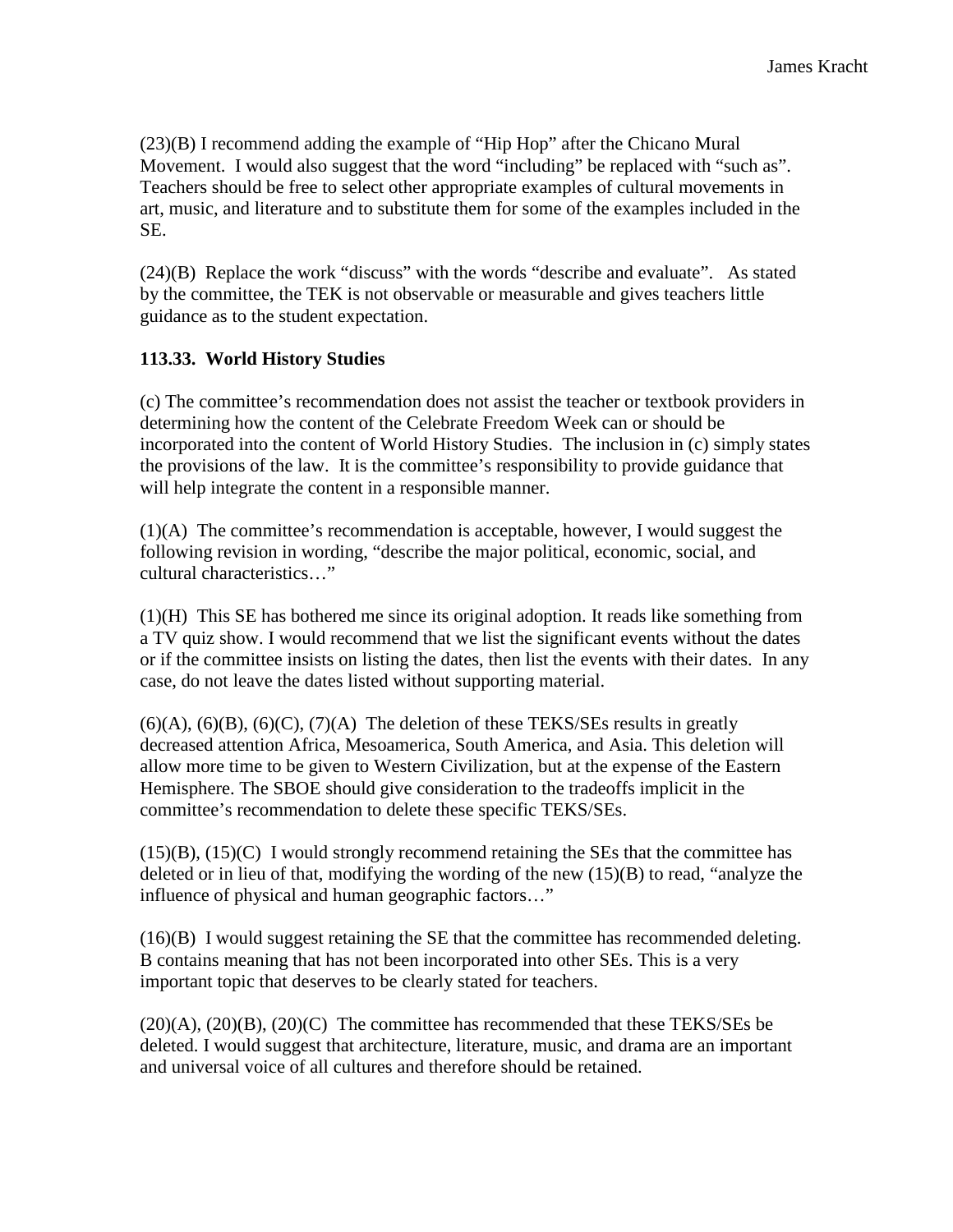#### **113.34. World Geography Studies**

Note: The committee's work on the geography TEKS seems to indicate an unfamiliarity with the discipline of geography and with the National Standards for Geography, *Geography for Life*, upon which the World Geography Studies TEKS are based. The National Geography Standards, sponsored by the Association of American Geographers, the National Council for Geographic Education, and the National Geographic Society, guided the original TEKS writing team as they attempted to incorporate the most important concepts and accurate analytical frameworks employed by the discipline of geography.

The World Geography Studies section of Texas Essential Knowledge and Skills for Social Studies has been singled out for acclaim by national groups during the past 10 years based on its outstanding quality and comprehensiveness. Although this course has served as a national model, there are more suggestions for modification to World Geography Studies than to any other portion of the TEKS for Social Studies.

The original TEKS writing team used explicit and careful wording that established a pattern for providing teachers with clear guidance regarding student expectations. The current committee has made frequently suggestions for rewording the original TEKS/SEs that result in a change of meaning or even in the loss of meaning that was intended by the original writing team. At times the change or loss in meaning causes the revised SEs to fall short of providing a full, accurate, and correct meaning of a concept or relationship.

**My overall recommendation for this section is to retain the original wording throughout because it represents a comprehensive understanding of the discipline, is closely aligned with AP expectations, and reflects college expectations for introductory geography classes**. I have commented on a few of the SEs below to illustrate the problems associated with the committees modification of the TEKS/SEs in World Geography Studies.

(1)(A) I would argue for the retention of the words "…physical and human…". Without these words there are individuals who would narrowly interpret "geography" as meaning only physical patterns and processes.

(4)(A) The committee has restated the original SE. Although the original SE was clearly stated, the committee recommendation is acceptable if the term "wind systems" is added to the list of factors that influence characteristics and distribution of climate regions. Without the factor of "wind systems" the characteristics and distribution of climate regions is sometimes difficult to explain.

 $(4)(C)$  I would ask the committee to retain the original wording for the SE. The change in wording suggested by the committee removes the meaning from the statement. The idea is that biomes (distributions of plants and animals) result from interactions between and among climate, geology, soil, and vegetation. As revised the complexity of the interaction is removed and the revision suggests that biomes depend only on climate.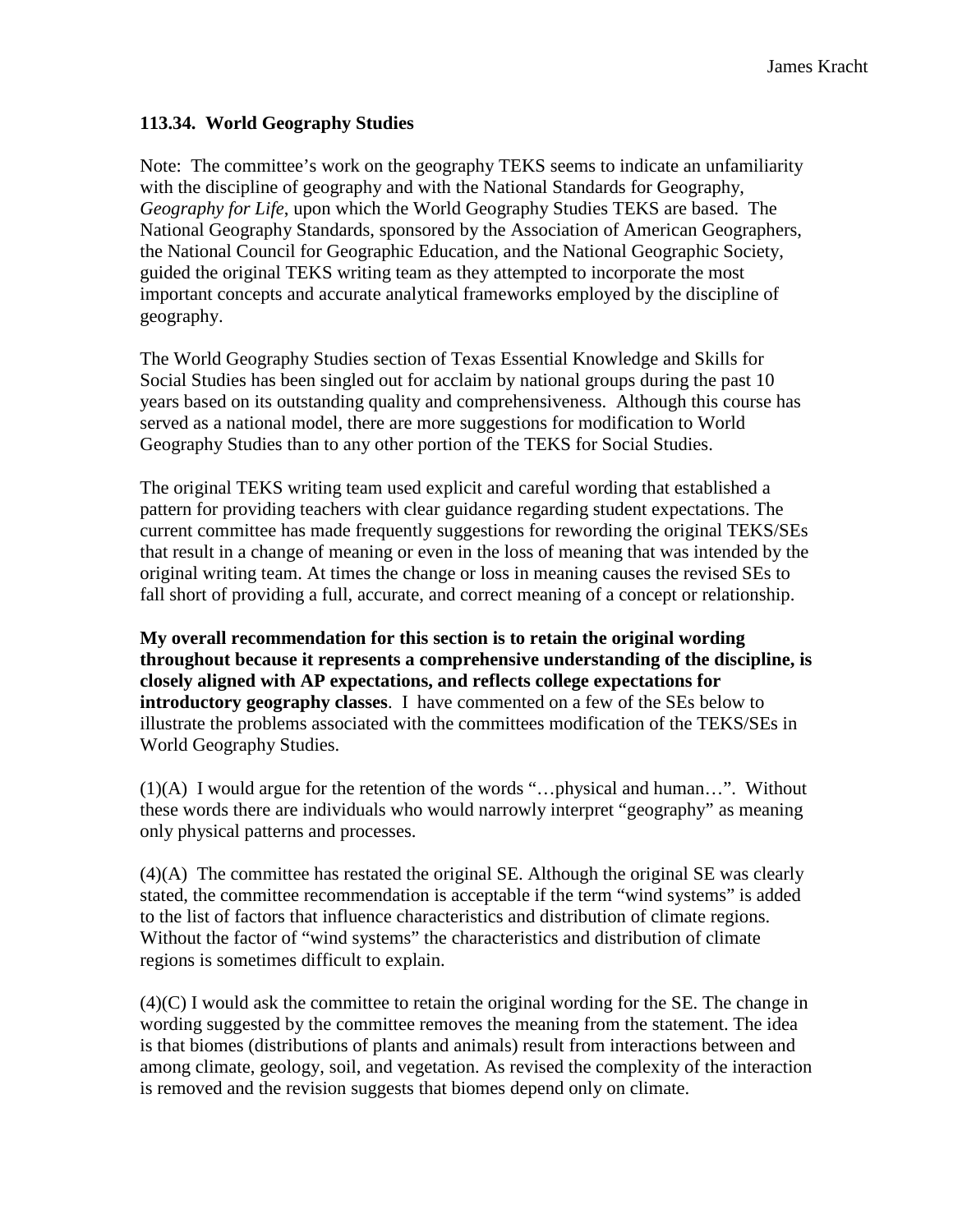(5)(C) I would suggest retaining the original wording of the SE. The committee does not seem to understand the nature of the geographic phrase "character of a place". Character is a summation and an interaction of political, economic, social, cultural, and physical characteristics. Character is not simply a list of characteristics.

(6)(B) The committee has restated the original SE. Although the original SE was clearly stated, the committee recommendation is acceptable if the term "access" is added to the list of factors that influence changes in settlements. Without the factor of "access" the change in settlements is sometimes difficult to explain.

(7)(B) I would suggest retaining the original wording of the SE rather than accepting the suggested modification by the committee. The modification neglects to include how physical geography affects the routes, flows and destinations of migrants.

(7)(D) I would suggest accepting the committee's intent, but modifying the SE as follows: "analyze the possible effects of increased global connectivity on the population of various societies including consideration of pandemics, loss of local culture, and standard of living."

(8)(B) I would recommend retaining the original wording of the SE. The committee's recommendation restricts the SE to "consequences of extreme weather" rather than more fully incorporating a range of natural hazards. I would also suggest maintaining "such as" rather than "including" for the examples. This will give teachers the freedom to address natural hazards than occur on a regular basis, but which might not be included in a list.

(10)C I would recommend accepting the committee's new SE, "compare global trade patterns…" I would also suggest that the original SE be maintained and renumbered as (10)(D) "compare the ways people satisfy their basic needs through the production of goods and services such as subsistence agriculture versus market oriented agriculture or cottage industries versus commercial industries." This is a very important topic, basic to world geography, and it deserves an examination by high school students.

 $(11)(C)$  I recommend retaining the original wording of the SE. The elements included in the original SE are more useful to geographers in explaining the location and patterns of economic activities.

 $(12)(A)$ ,  $(12)(B)$ ,  $(12)(C)$  I would recommend retaining the original wording of the SEs. The revisions and deletions suggested by the committee result in a total change in the content focus of this TEK.

(16)(A) The committee has introduced a new statement " how physical geography influences…". This statement hearkens back to the "environmental determinism" which distorted and hampered geographic thinking for much of the early  $20<sup>th</sup>$  century. The physical environment impacts humans, but humans also impact the physical environment.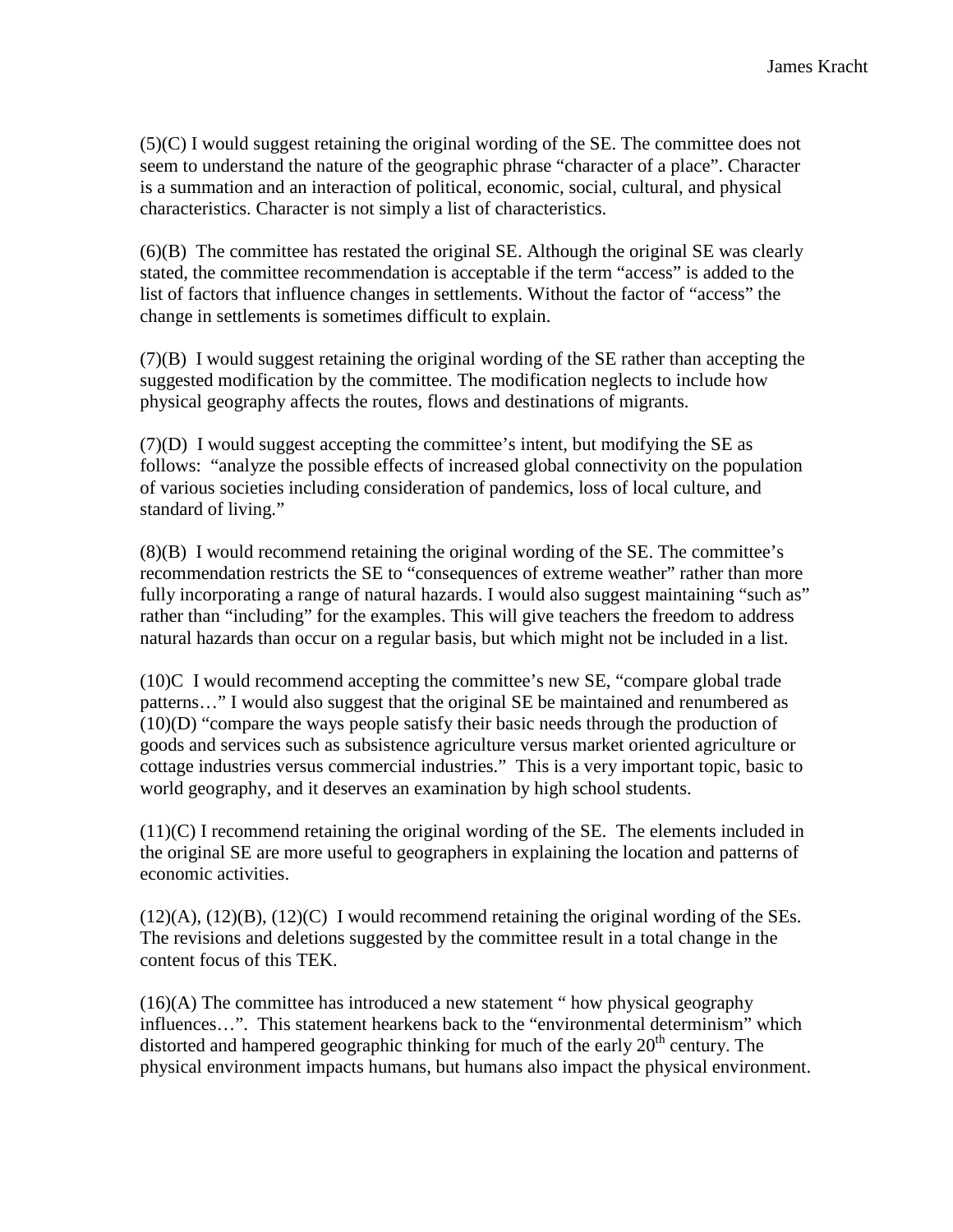The modification provides children with only part of the relationship between humans and the physical environment.

(20)(B) As suggested by the committee, the SE removes from the curriculum, the consideration of environmental consequences of agriculture, mining, oil and gas production, and other primary economic activities. This is an important topic that should be retained in the curriculum. I would recommend retaining the original wording.

#### **113.35 United States Government**

(b)(4)(c) The committee's recommendation does not assist the teacher or textbook providers in determining how the content of the Celebrate Freedom Week can or should be incorporated into the content of United States Government. The inclusion in (b) simply states the provisions of the law. It is the committee's responsibility to provide guidance that will help integrate the content in a responsible manner.

(14)(B) I would recommend keeping the original wording. Even the committee has suggested new wording, it seems to miss some of the meaning of the original. This is a very important issue and teachers need clear guidance on the SE.

## **113.36 Psychology**

The committee has provided a through restructuring of the psychology course, deleting substantial numbers of previous TEKS and SEs and proposing new TEKS and SEs that are more effective in describing the key concepts and understandings of the discipline of psychology. The proposed restructuring results in a course that is more reflective of the current thinking in psychology and that is more clearly aligned with college-level expectations for entry level psychology courses. The proposed restructuring shows careful thought and should be well received by teachers.

#### **113.37 Sociology**

The committee substantially restructured the sociology course, deleting TEKS and SEs related the strands of: science, technology, and society; economics; geography; government; and culture. Although these strands are eliminated, some of their elements are incorporated into new TEKS and SEs proposed for the course. The proposed restructuring results in a course that is more reflective of the discipline of sociology and that is more clearly aligned with college-level expectations for entry level sociology courses. The proposed restructuring shows careful thought and should be well received by teachers.

#### **113.38 Special Topics in Social Studies**

(d)(1) In SEs A through F the perspectives of history, political science, economics, and sociology are mentioned. The discipline of geography is excluded. Geography offers a knowledge base, significant concepts, and an analytical framework that allows the